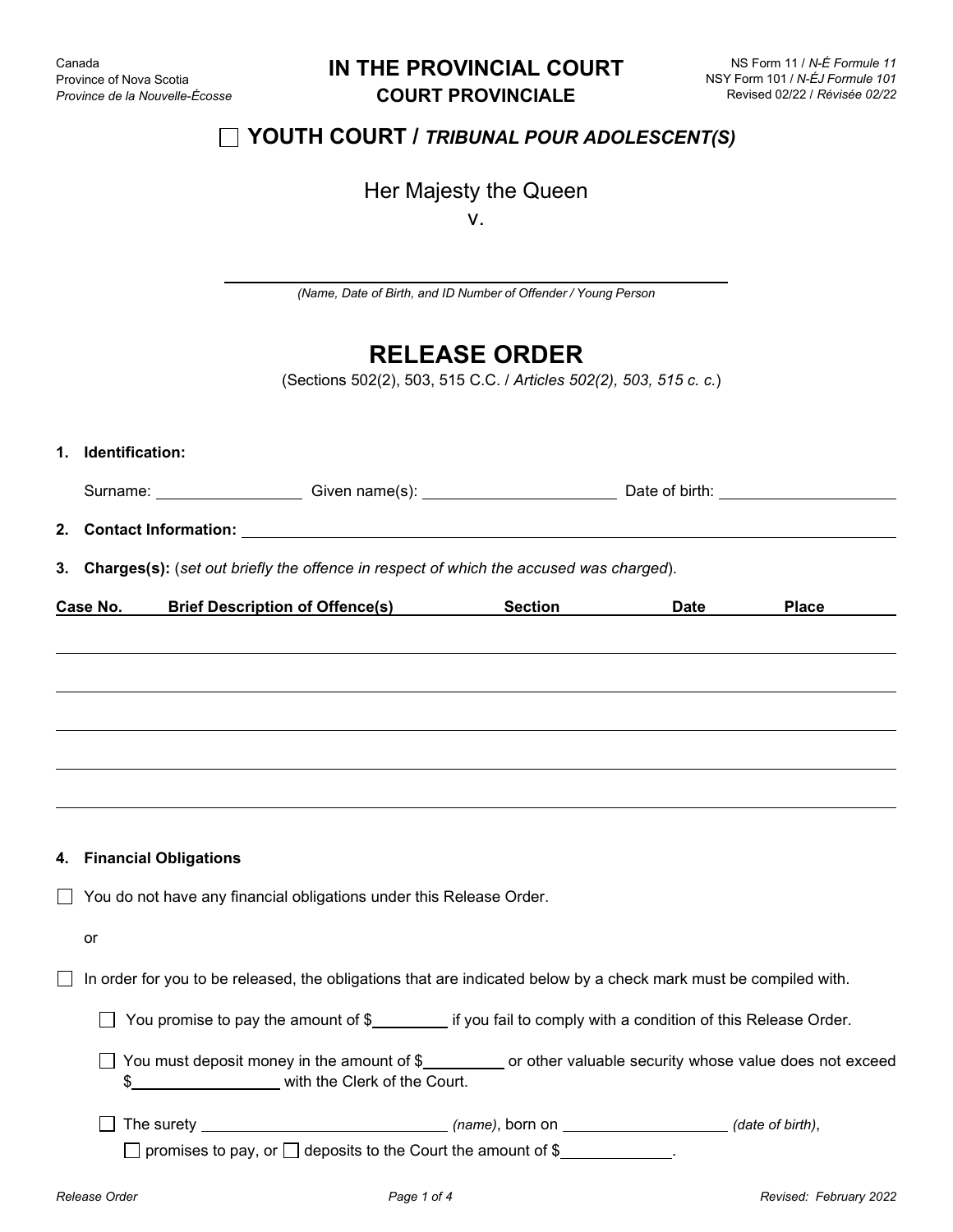# **5. Conditions**

|     | The condition of this Release Order is that the accused/young person attends Court on ______________                                                                                                                                                                                                                                                   |  |  |  |
|-----|--------------------------------------------------------------------------------------------------------------------------------------------------------------------------------------------------------------------------------------------------------------------------------------------------------------------------------------------------------|--|--|--|
|     | <b>Nova</b>                                                                                                                                                                                                                                                                                                                                            |  |  |  |
|     | Scotia, Court Room No. ____ and attends thereafter as required and complies with the following conditions:                                                                                                                                                                                                                                             |  |  |  |
|     | $(\rho$ lace $),$                                                                                                                                                                                                                                                                                                                                      |  |  |  |
|     | (b) You must remain within the following territorial jurisdiction (province/territory): ______________________                                                                                                                                                                                                                                         |  |  |  |
|     |                                                                                                                                                                                                                                                                                                                                                        |  |  |  |
|     | (d) You must not communicate, directly or indirectly, with example and an example of the state of the state of<br>except in accordance with the following conditions:                                                                                                                                                                                  |  |  |  |
|     | except in accordance with the following conditions:                                                                                                                                                                                                                                                                                                    |  |  |  |
| (f) | $(\text{place}) \text{ before }$ (ate)                                                                                                                                                                                                                                                                                                                 |  |  |  |
|     | (g) You must not possess a firearm, crossbow, prohibited weapon, restricted weapon, prohibited device, ammunition,<br>prohibited ammunition, or explosive substance and you must surrender any of them in your possession and any<br>authorization, license or registration certificate, or other document enabling the acquisition or possession of a |  |  |  |
|     | (h) You must comply with the following conditions (conditions for ensuring the safety and security of any victim of or witness<br>to the alleged offence):                                                                                                                                                                                             |  |  |  |
| (i) | You must comply with the following conditions:                                                                                                                                                                                                                                                                                                         |  |  |  |

## **The accused has the right to be represented by counsel (a lawyer), including the right to apply for Legal Aid.**

## **6. Variation**

The conditions of this Release Order may be varied with the written consent of the Prosecutor, yourself, and your sureties, if any. In addition, you or the Prosecutor may apply to a Judge to have any condition in this Release Order cancelled or changed.

## **7. Conditions in effect**

The conditions indicated by a check mark on this Release Order (including any obligations imposed on your sureties) remain in effect until they are cancelled or changed or until you have been discharged, sentenced, or otherwise detained by the Court (Sections 763 and 764 of the *Criminal Code*).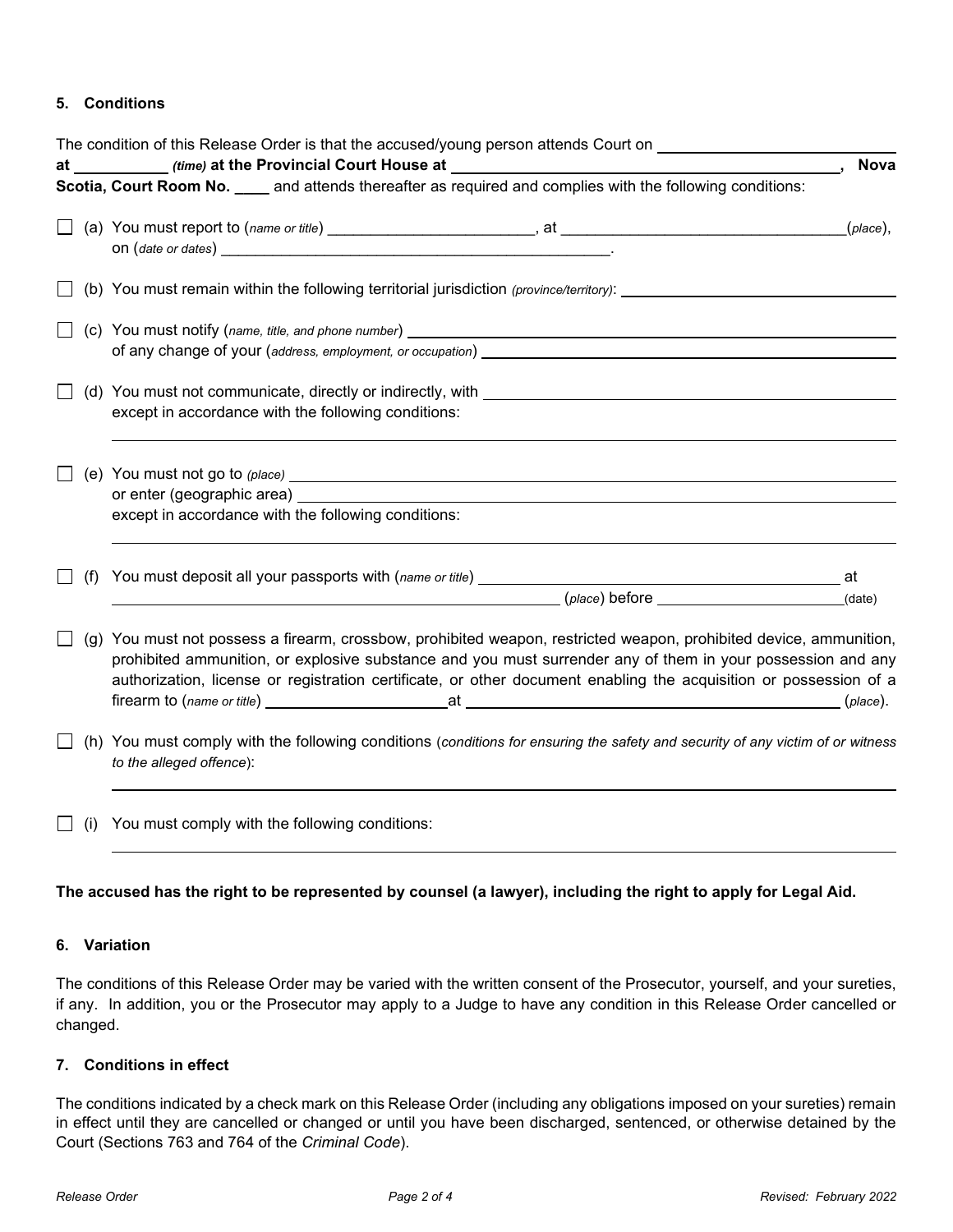#### **8. Consequence for non-compliance**

You are warned that, unless you have a lawful excuse, you commit an offence under section 145 of the *Criminal Code* if you fail to follow any of the conditions set out in this Release Order, including if you fail to attend Court as required.

If you commit an offence under section 145 of the *Criminal Code*, a warrant for your arrest may be issued (sections 512 or 512.3 of the *Criminal Code*) and you may be liable to a fine or to imprisonment, or to both.

If you do not comply with this Release Order or are charged with committing an indictable offence after you have been released, this Release Order may be cancelled, and as a result, you may be detained in custody (subsection 524(4) of the *Criminal Code*).

If you do not comply with this Release Order, the money or other valuable security promised or deposited by you or your surety could be forfeited (subsection 771(2) of the *Criminal Code*).

#### **9. Signatures**

#### SURETY: *(if applicable)*

I understand my role and my responsibilities under this Release Order, and I agree to act as a surety.

 $\Box$  I agree to  $\Box$  promise, or  $\Box$  deposit to the Court the amount of money described in section 4 of this Release Order.

Surety Declaration is attached (section 515.1 of the *Criminal Code*).

Surety is excepted from providing Surety Declaration (subsection 515.1(2) of the *Criminal Code*).

| Signed on | (date). at | <i>(place)</i> , Nova Scotia. |
|-----------|------------|-------------------------------|
|-----------|------------|-------------------------------|

Signature of the Surety

#### ACCUSED:

I understand the contents of this form and agree to comply with the conditions that are indicated by a check mark. I understand that I do not have to accept the conditions and that, if I do not accept the conditions, I will be detained.

| Signed on | (date), at | (place), Nova Scotia. |
|-----------|------------|-----------------------|
|           |            |                       |

Signature of Accused

#### JUDGE, JUSTICE, OR CLERK OF THE COURT:

Signed on *\_\_\_\_\_\_\_\_\_\_\_\_\_\_\_\_\_\_\_\_\_\_\_\_\_\_\_\_\_\_\_\_\_\_* (date), at **\_\_\_\_\_\_\_\_\_\_\_\_\_\_\_\_\_\_\_\_\_\_\_\_\_\_** (place), Nova Scotia.

Signature of Judge, Justice, or Clerk of the Court

Name of Judge or Justice who has issued this Order